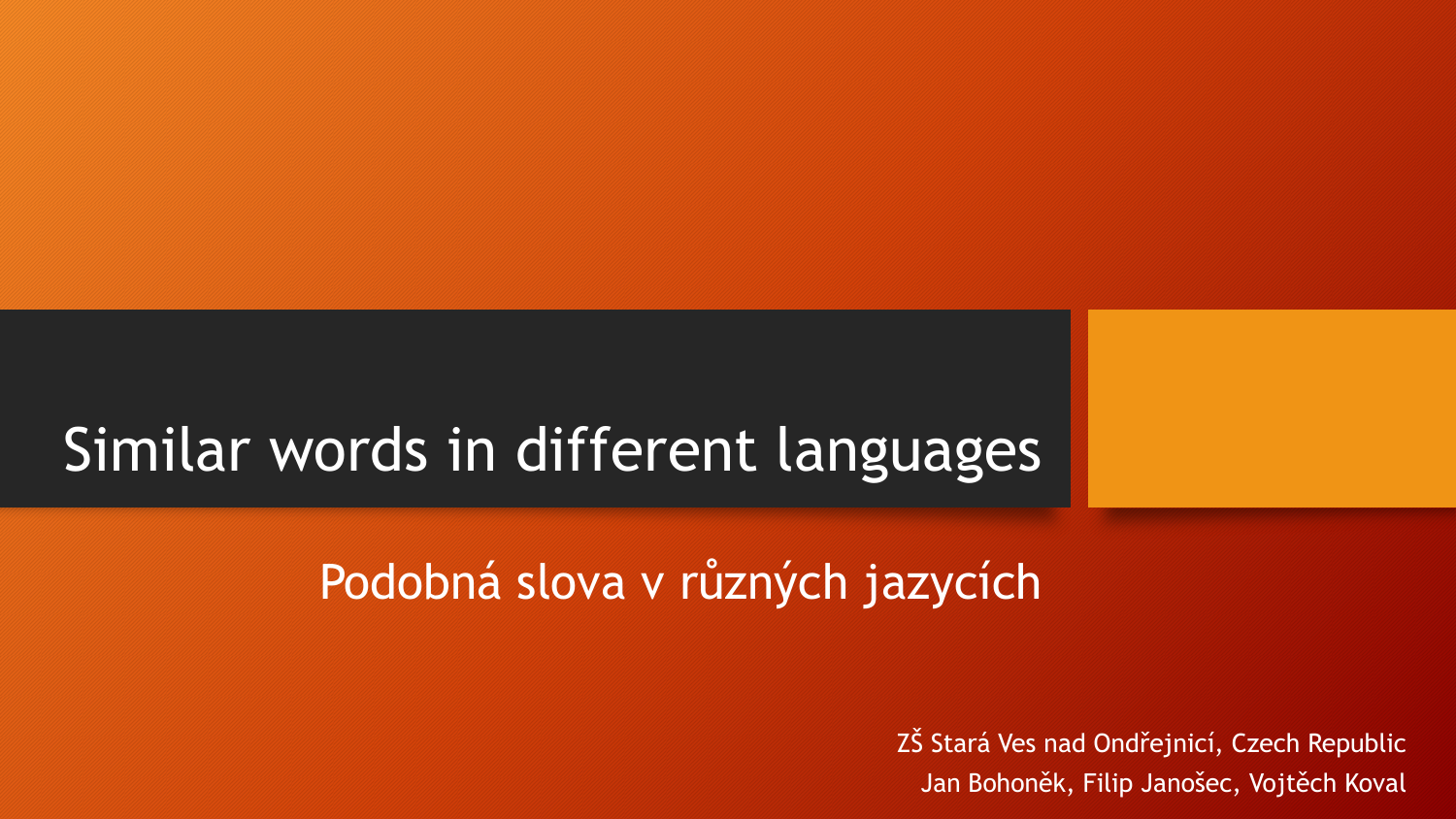#### General information

- In Czech, some words are taken from other languages.
- We will show some similar words in this presentation.
- Czech is a Slavonic language.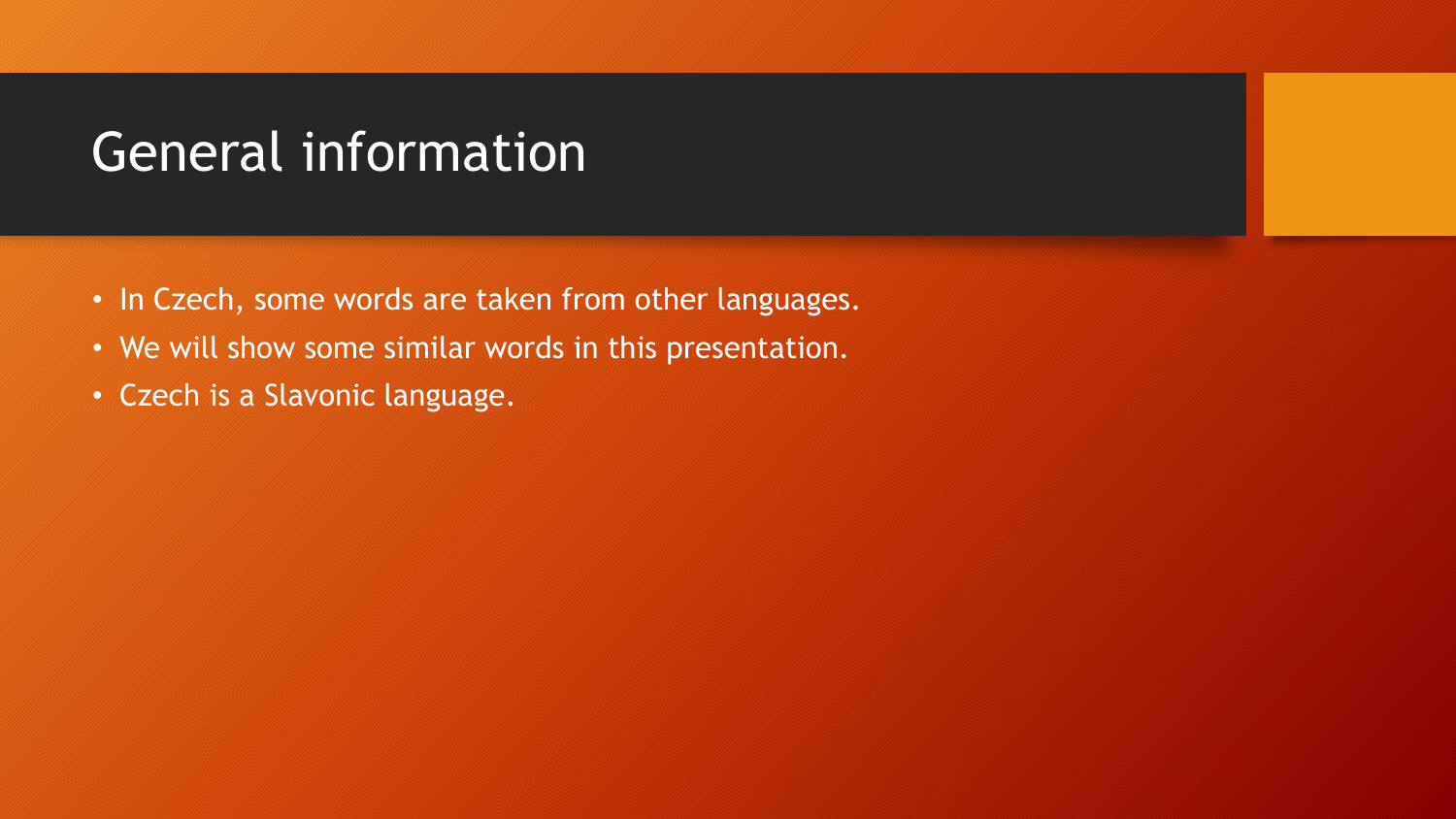## Czech language x English language

• In the Czech language, some words are taken from the English language, but the pronunciation is different.

| Airbag       | X.           | Airbag       | <b>Trénink</b>   | $\mathsf{X}$ | <b>Training</b>   |
|--------------|--------------|--------------|------------------|--------------|-------------------|
| <b>Džus</b>  | X            | <b>Juice</b> | <b>Festival</b>  | X            | Festival          |
| Film         | X            | Film         | Fotbal           | $\mathsf{X}$ | Football          |
| Hokej        | X            | Hockey       | Aquapark         | $\mathsf{X}$ | Aquapark          |
| Internet     | $\mathsf{X}$ | Internet     | Gól              | $\mathsf{X}$ | Goal              |
| Marketing    | X            | Marketing    | Tramvaj          | $\mathsf{X}$ | <b>Tramway</b>    |
| <b>Skaut</b> | $\mathsf{X}$ | Scout        | <b>Trolejbus</b> | $\mathsf{X}$ | <b>Trolleybus</b> |
| Párty        | X            | Party        | Hendikep         | $\mathsf{X}$ | Handicap          |
| Kemp         | $\mathsf{X}$ | Camp         | Lokomotiva       | $\mathsf{X}$ | Locomotive        |

There are a lot of words taken from English. These aren't all. We use in conversation other words, but they are unrecognized and unwritten.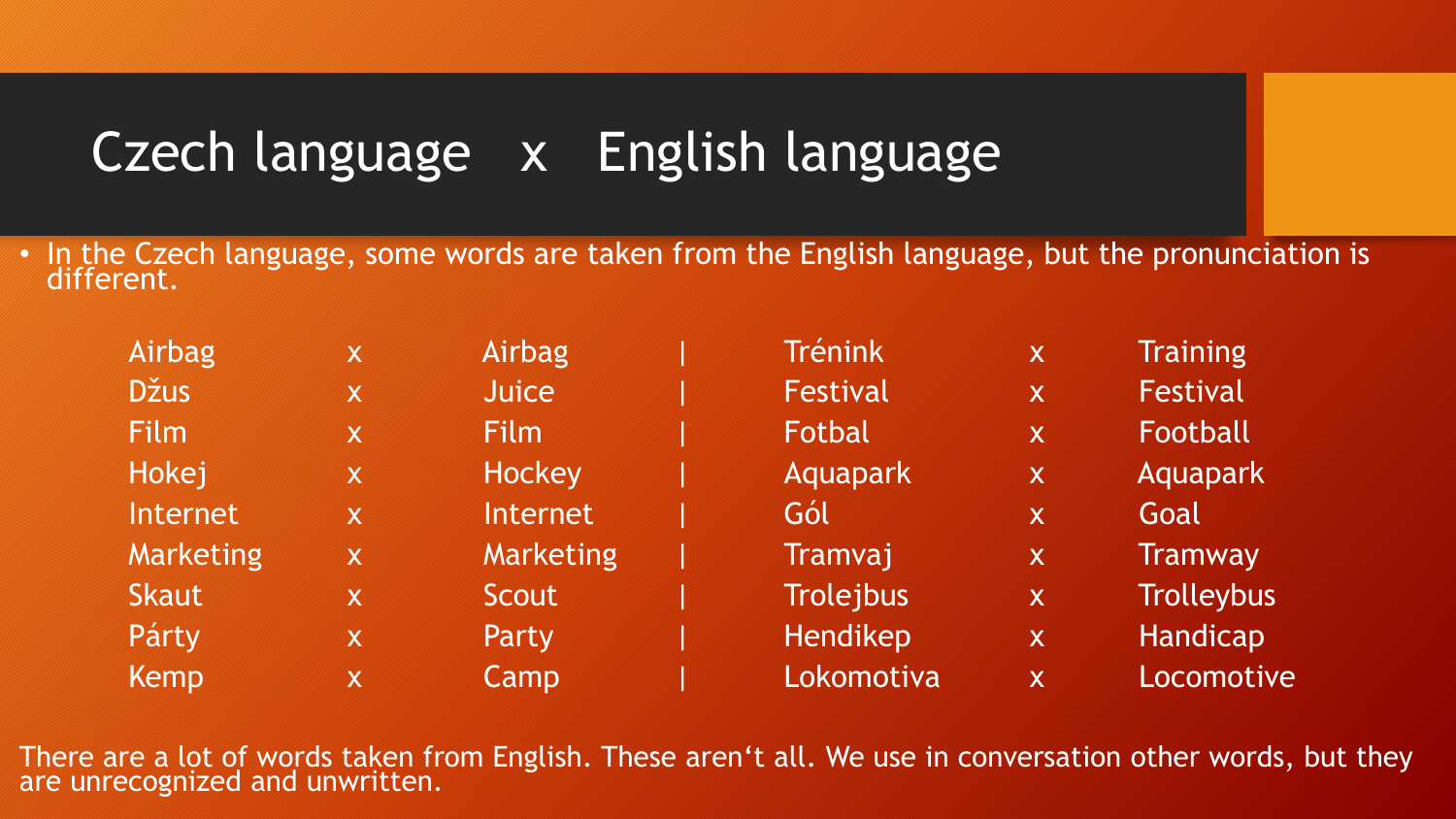### Czech language x Italian language

• It's the same with Italian language. Sorry if We won't read the words rightly.

| Pomeranč       | $\mathsf{X}$ | Pomarancia<br>=    | orange    |
|----------------|--------------|--------------------|-----------|
| Škrpál         | X            | <b>Scarpa</b><br>= | slipper   |
| Groteska       | $\mathsf{X}$ | Grottesca<br>$=$   | grotesque |
| Župan          | X            | Giuppone<br>$=$    | bathrobe  |
| Čau            | $\mathsf{X}$ | Ciao<br>=          | hello     |
| <b>Kasino</b>  | $\mathsf{X}$ | Casino<br>$=$      | casino    |
| <b>Banka</b>   | $\mathsf{X}$ | Banco/Banca =      | bank      |
| <b>Bankrot</b> | $\mathsf{X}$ | <b>Banca rotta</b> | bankrupt  |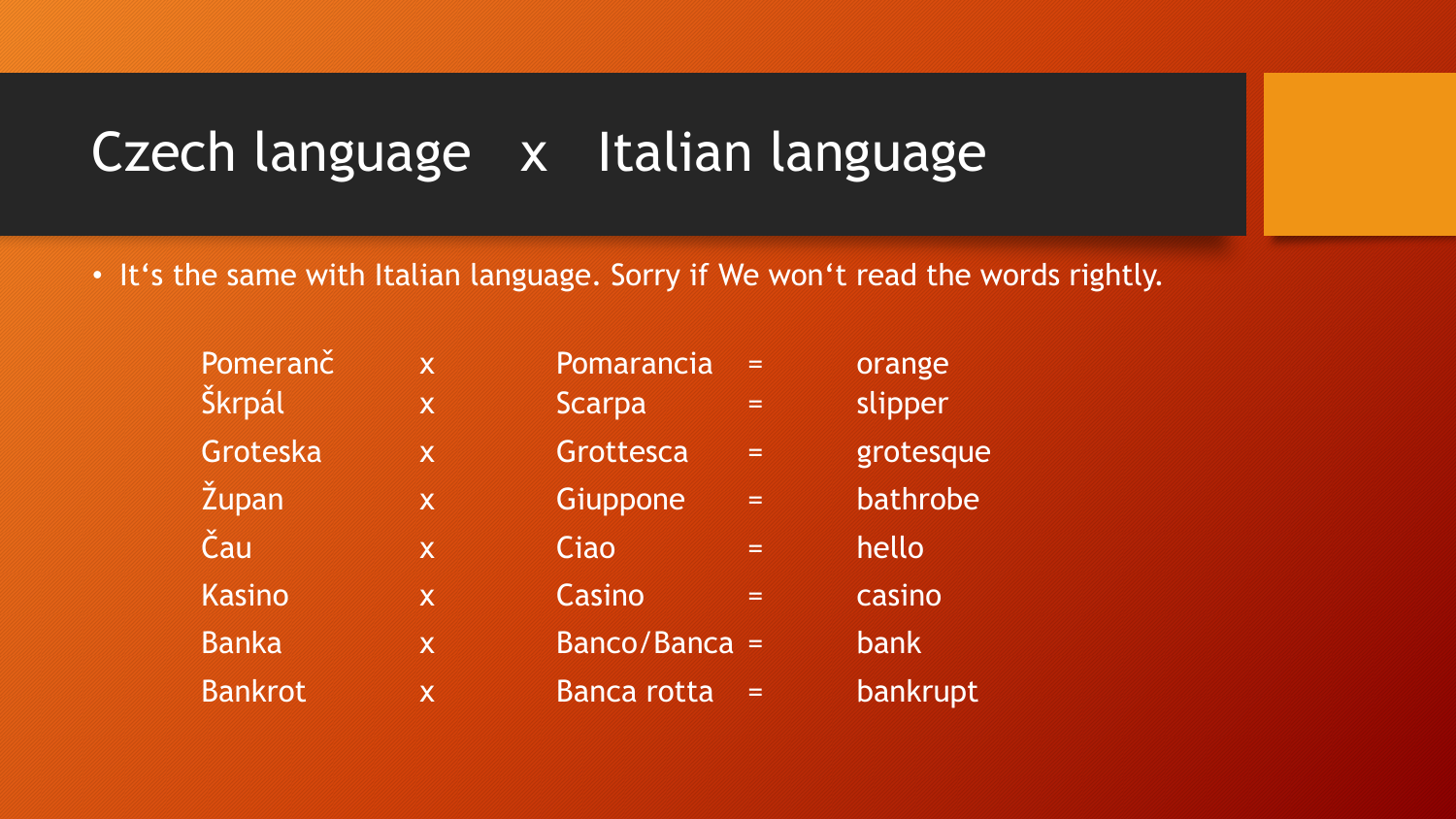### Czech language x Turkish language

• It's the same with Turkish language. Sorry if We won't read the words rightly.

| Jatagan | X |
|---------|---|
| Jogurt  | X |
| Kebab   | X |
| Paša    | X |

Yatağan = yataghan Yoğurt = yoghurt  $Kebab = kebab$ Paşa = pasha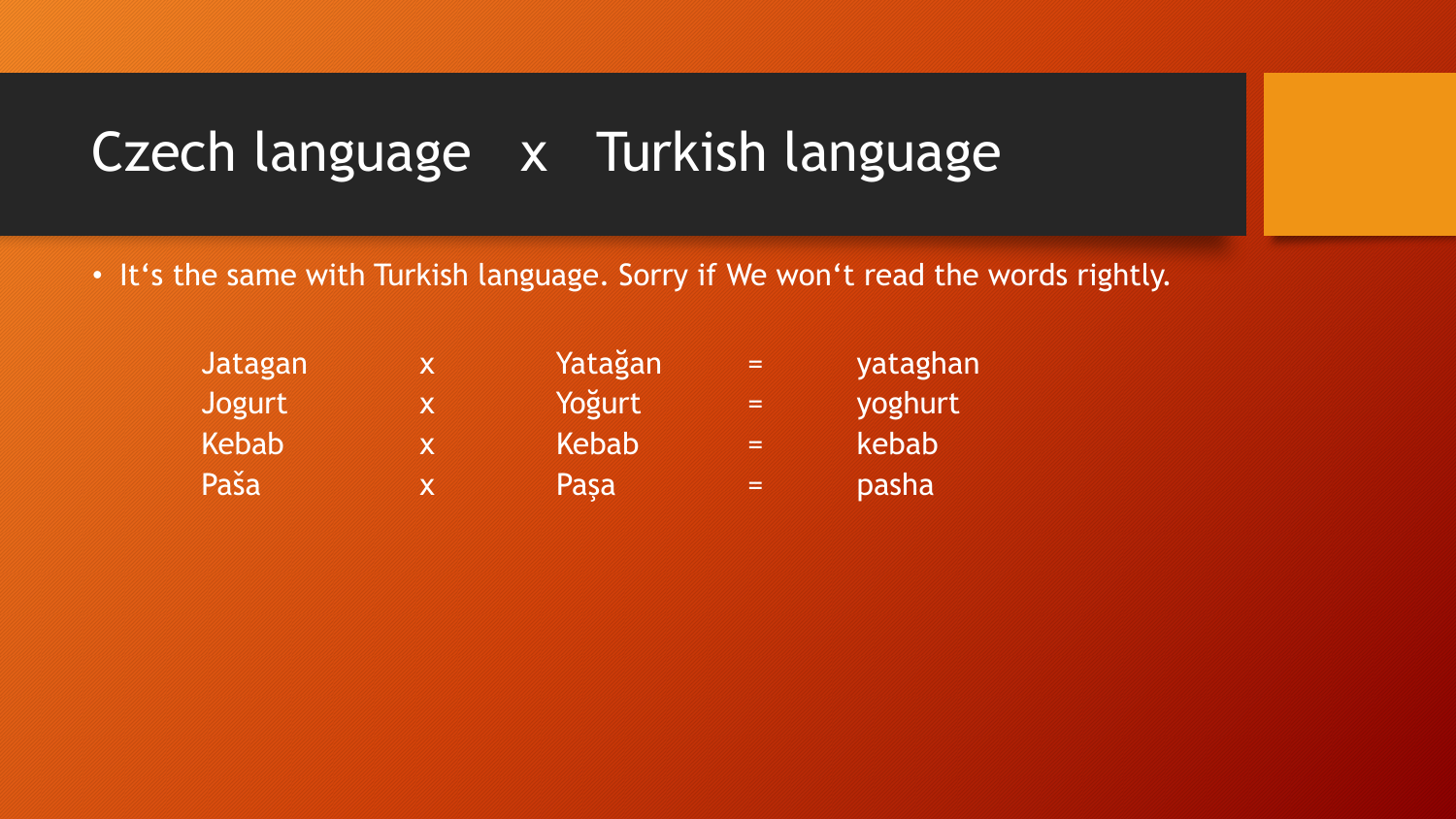### Czech language x Lithuanian language

• Czech language has no words taken from Lithuanian language.